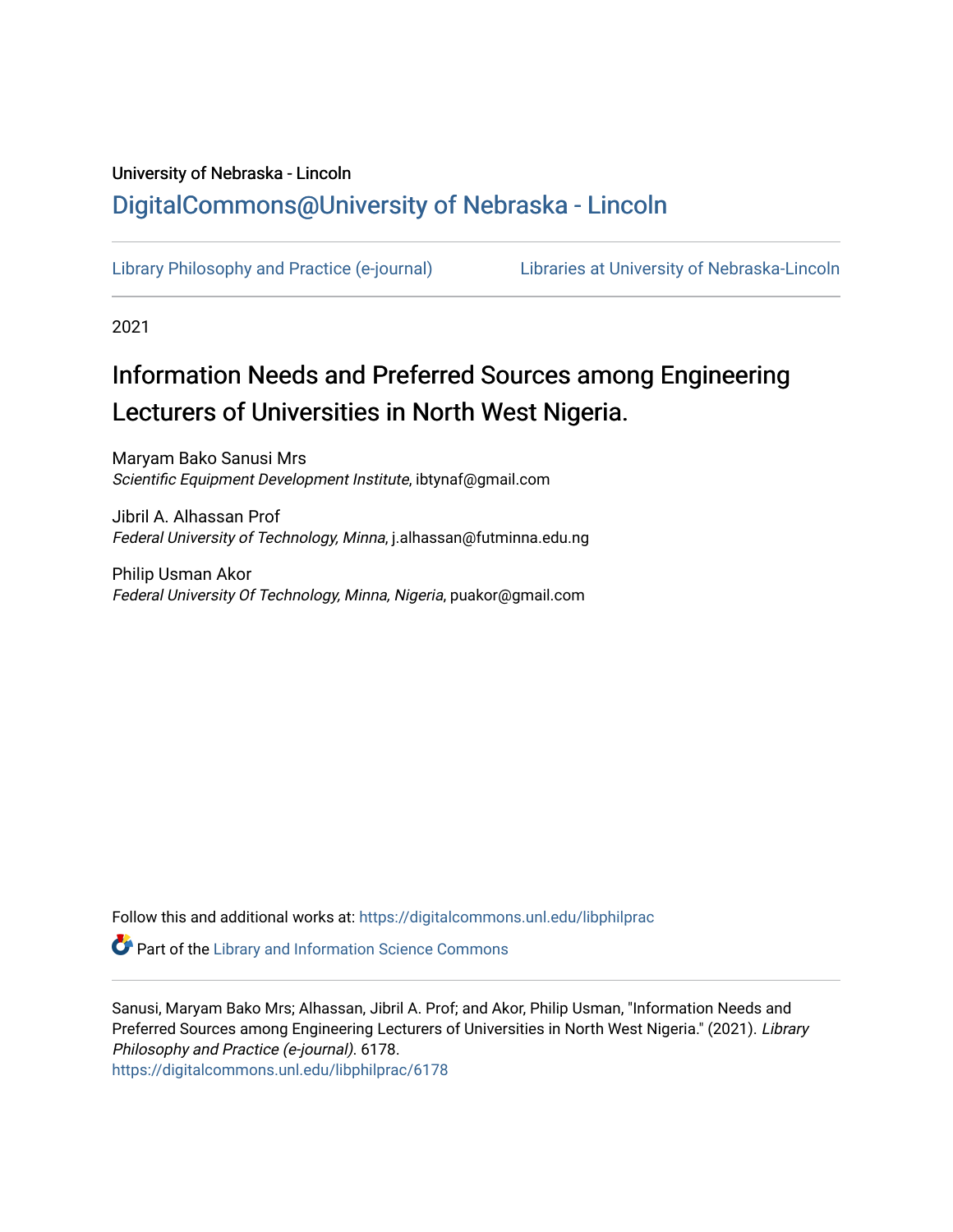#### **INTRODUCTION**

Information is an important tool used in the realisation of any objective or goal of the library. Information is an important factor in any library because they are needed by users. Every library user needs information of increasing variety and diversity of levels, frequencies, volumes and with ease. Therefore, information need stems from a vague awareness of something missing and as culminating in locating information that contributes to understanding and meaning Library patrons seek information because they need information resources to survive in all sectors of life (Ajiboye and Tella, 2007; and Fatima and Ahmed, 2008).

Information need is a factual situation in which, there exists an inseparable interconnection with "information" and "need" Information needs can therefore be said to be the amount of positive information an individual or group of users need to have for their work, recreation and many others. Information need arises wherever individuals find themselves in a situation requiring knowledge to deal with the situation as they see fit. In other words, lack of information to accomplish a task results in information need which several authors have variously described and explained (Kebede, 2000 & Adeniyi, 2007).

Engineering is a practical representation of science in different ways that benefit the society in any socio-economic development. It involved creativities in using mathematical formulas. Latour (2008) defined engineering as the field or discipline, practice, profession and art that relates to the development, acquisition and application of technical, scientific and mathematical knowledge about the understanding, design, development, invention, innovation and use of materials, machines, structures, systems and processes for specific purposes. The term 'engineering' derives from the word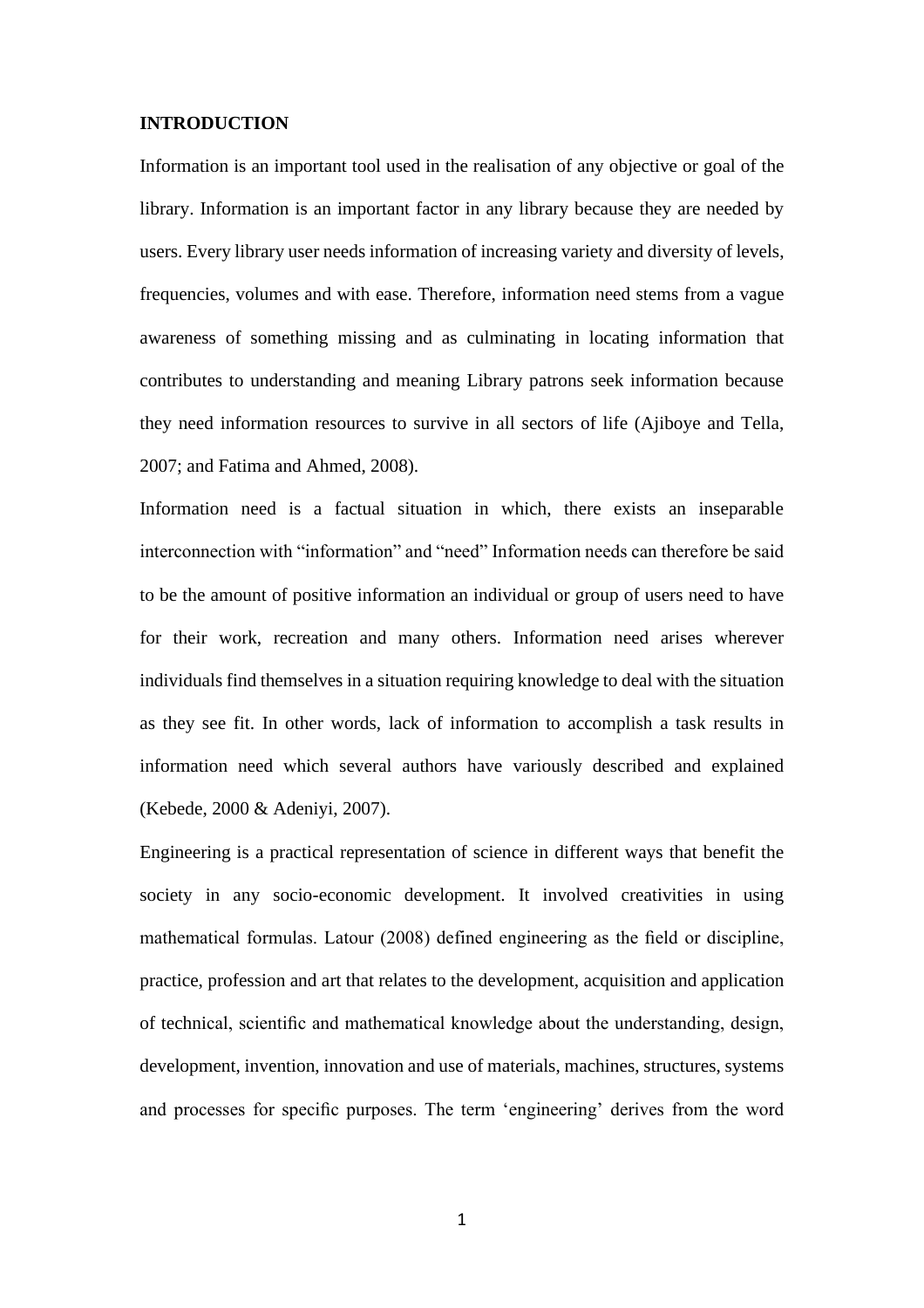'engineer' used in the 1300s for a person who operated a military engine or machine – such as a catapult or, later, a cannon.

Information sources of engineering lecturers are basically classified into print and nonprint materials and these information sources are group into three types depends on the information available from the sources. These sources of information can either be primary, secondary or tertiary sources of information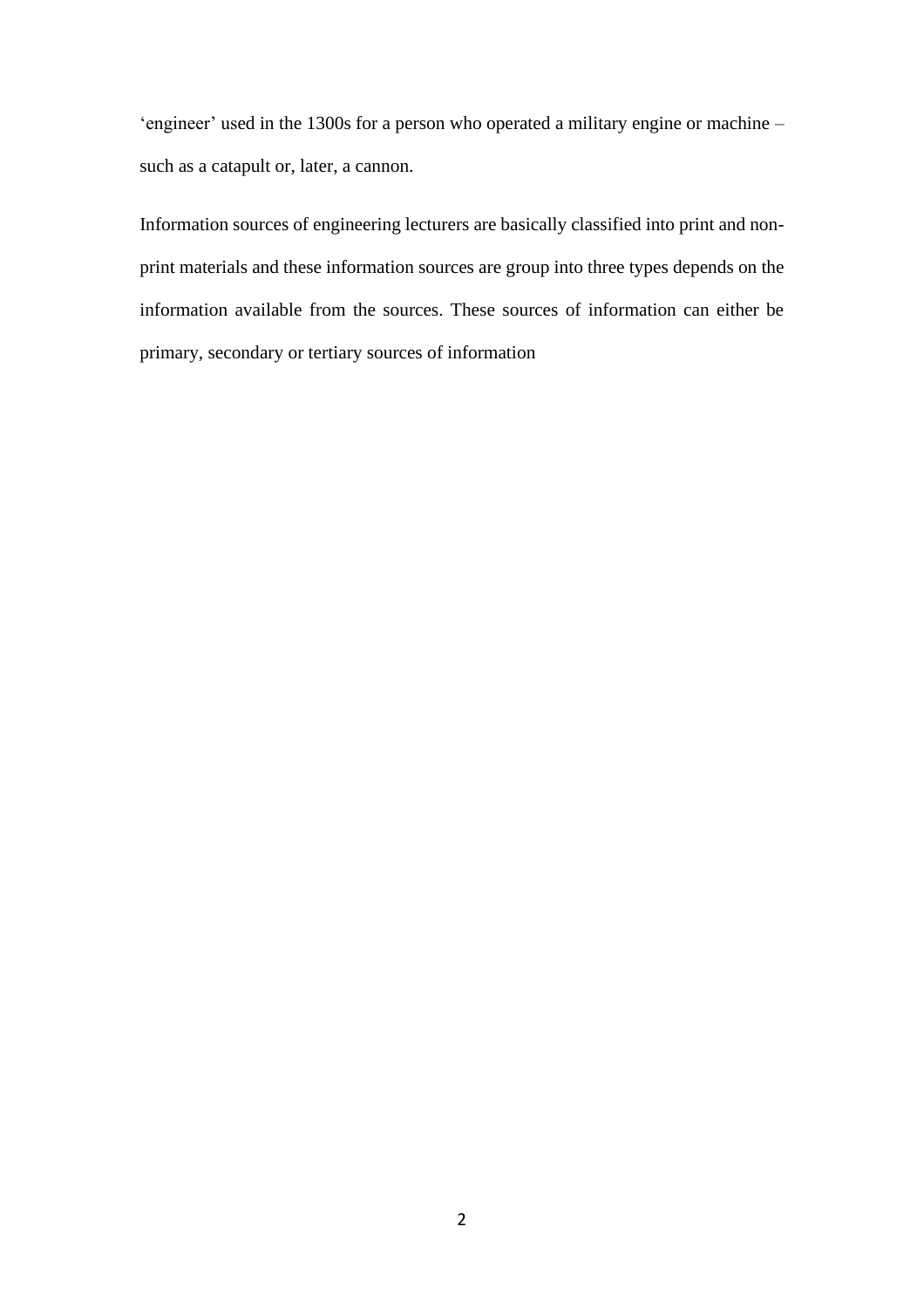#### **Statement of The Problem**

The importance of information in engineering field cannot be overemphasized because information has become a supportive input for any development activities. It has been observed that having access to right information at a right time can address major obstacles that affect engineers to become up to date in their field of profession. However, in North Western Nigeria, despite the fact that there are academic institutions of learning especially in the field of engineering, little visibility of the engineers and engineering activities is observed.

This situation therefore prompted the researcher to wonder if the libraries could not meet up with the information needs of engineering lecturers in the studied universities or could it be that the sources of information are not adequate or probably the information resources are not well utilized. It is on this ground that the researcher carried out the study on Assessment of information needs and preferred sources among engineering lecturers in universities in North West Nigeria.

#### **Objectives of The Study**

The objectives of the study included the following:

- 1. To identify the information needs of engineering lecturers in universities in north west Nigeria.
- 2. To examine the preferred sources of information among engineering lecturers in universities in north west Nigeria.
- 3. To find out the challenges on the provision and use of preferred sources of information in universities in north west Nigeria.

# **Review of Related Literature**

Conceptualising information need is a very difficult task. This is because the needs of individuals usually vary from time to time due to several factors. However, Kebede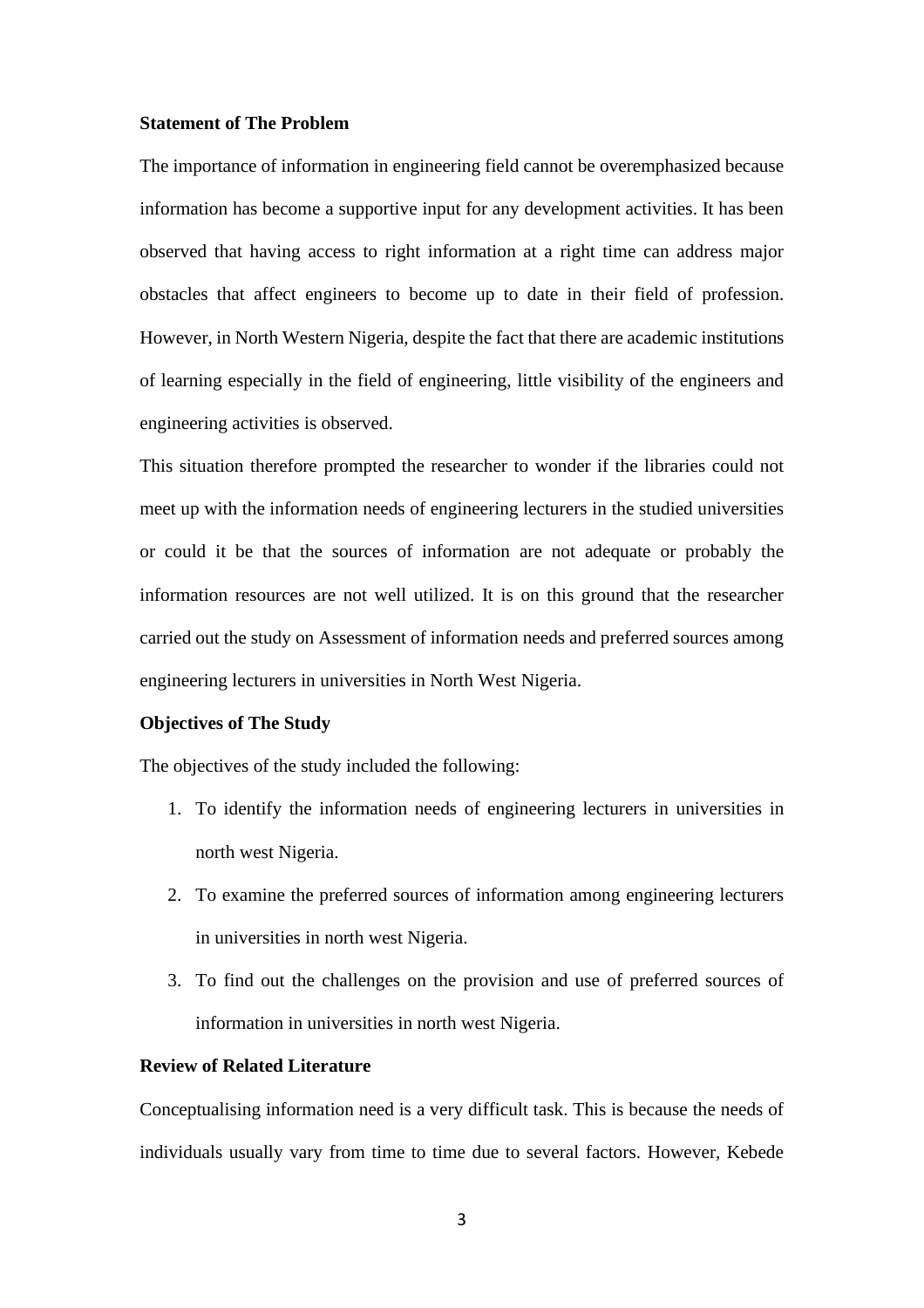(2000) described information need as a piece of information, whether recorded or not, which an individual or a member of a group requires for effective functioning in their daily activities. Information needs can be seen as a set data, which enables the user to make appropriate decisions on any related problem facing him or her at a particular time (Nwagwu and Segiola, 2013). In other words, information is needed because it enables individuals to make a decision that affects their living, just as Kebede (2000) suggested that information represents an ordered reality about the nature of the world people live in.

Today, Man needs and seeks information far more than in previous times due to the complexity of modern life and technology. The complexity of information seeking also brings its own limitations, which are not easily explained. Several researchers in the field of information science have addressed this topic. Nwagwu and Segiola (2013) stressed that information need in modern times is a powerful concept and an integral part of our lives.

Nwagwu and Segiola (2013) examined the information needs, information sources and information seeking behaviours of engineers in breweries in Nigeria. The major information need of the engineers is to acquire more knowledge. The results further show that the knowledge quest of the engineers is not necessarily for academic, research, or product related purposes, but rather about new discoveries in the field and how to use new equipment. The engineers seek less information about their clients, or social and political activities; the nature of their tasks and engagement tends to limit their interaction with their social environment. The Internet is the source used most, preferred, accessed most and considered most relevant by the respondents. The breweries need to recognize and improve the availability and accessibility of the Internet in the workplace; they also need to promote social Web technologies such as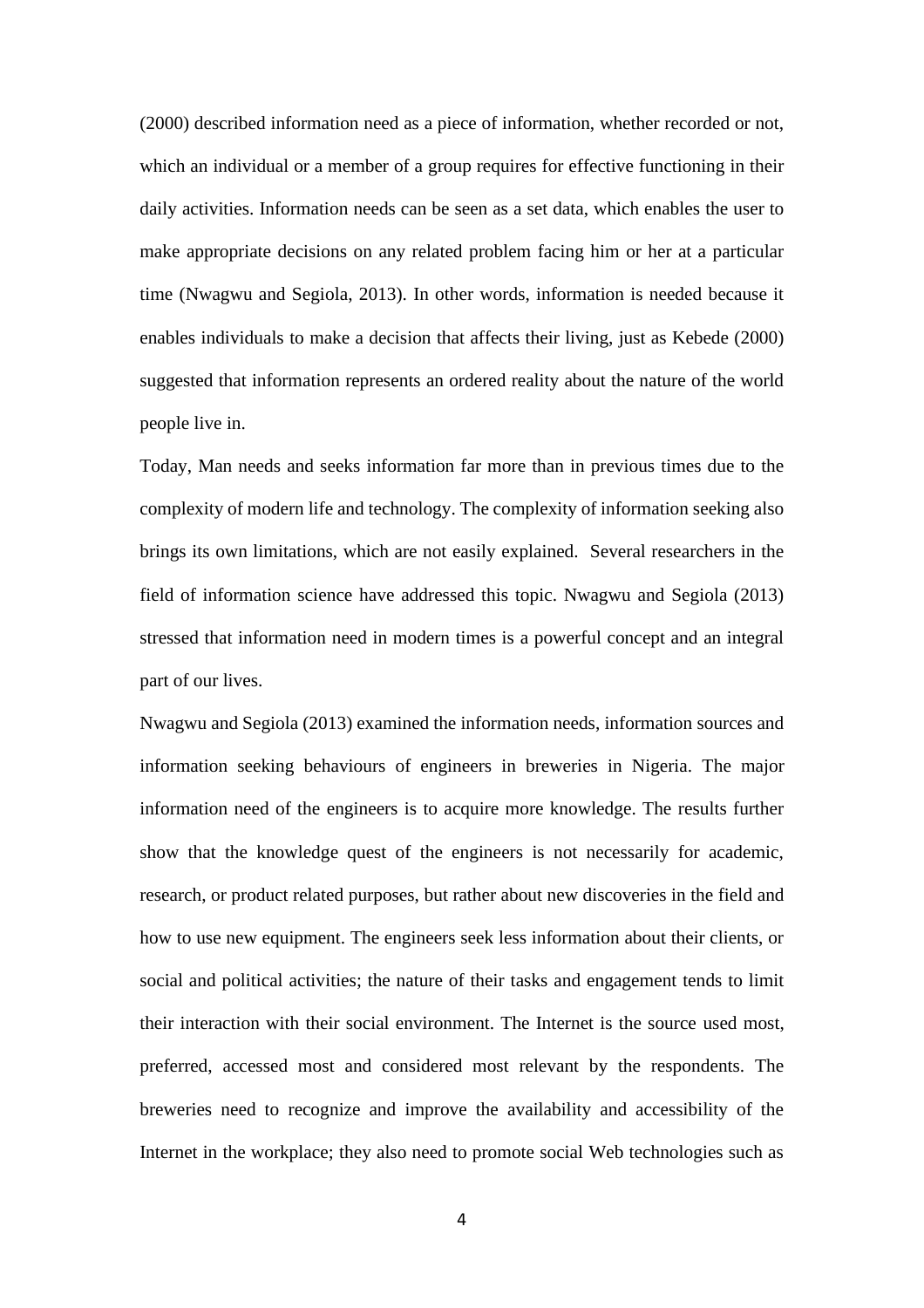blogs, wikis, podcasts and other social networking services to increase social interaction with colleagues and other persons. These strategies ultimately lead to better job performance, facilitate innovation, and encourage economic growth in the breweries.

Schembri (2007) explained that, the different types of scientific information sources are, any information sources that constitute a permanent repository of scientific or engineering knowledge and a record of progress in scientific enquiry, which according to him can be, referred to as the primary, secondary, tertiary and grey literature.

Most primary literature is published in scholarly journals, but some research is published as monographs, theses or dissertations, conference papers and reports. In the world of science, the contribution of an individual scientist to the advancement of knowledge is usually gauged partly on the number of publications that the scientist has contributed to; especially those published in international peer-reviewed journals with high impact factors (Schembri, 2007). National Science Board (2012) emphasized that primary sources are original materials on which other research studies are based. Primary sources report discovery or share new information; they present first-hand accounts and information relevant to an event. Primary sources present information in its original form, not interpreted or condensed or evaluated by other writers. Examples of primary sources are: eyewitness accounts, journalistic reports, financial reports, government documents, archeological and biological evidence, court records, ephemerals (posters, handbills), literary manuscript and minutes of meetings.

Secondary literature consists of publications that rely on primary sources for information. Here it is not a requirement for the authors to have done the work themselves, since the purpose of the publication is to summarize and synthesize knowledge in a specific area for other scientists who already have an understanding of

5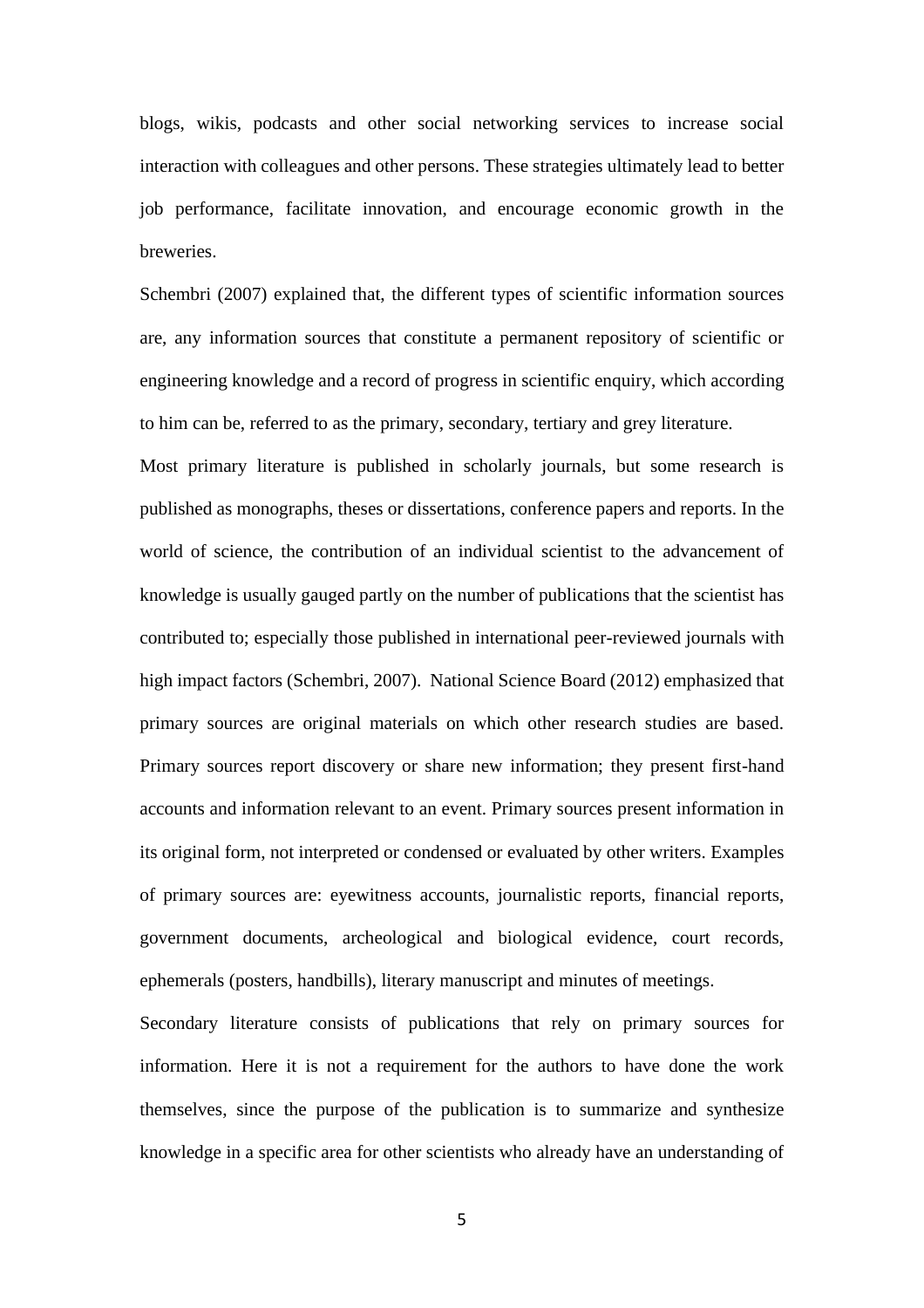the topic; however, the authors of secondary publications would normally have worked and published primary literature in the area they are writing about. The secondary literature includes review journals, monographic books and textbooks, handbooks and manuals. Although normally written in a scientific style, secondary publications are not organised in the same way that primary publications are; however, it is a universal requirement that they are fully referenced and that most of these references are to the primary literature. Scientists use the secondary literature to gain an overview of research areas that are close to or relevant to their own, or to familiarise themselves with existing research in new topics on which they plan to start working (Schembri, 2007).

Most often how a source is used determines whether it is a primary or secondary source, to them, for the purposes of a historical research project, secondary sources are generally scholarly books and articles. Also included in this category would be reference sources such as encyclopedias (also considered tertiary). Other examples of secondary sources are: Bibliographies (also considered tertiary); Biographical works; Commentaries; Criticisms; Dictionaries; Histories; Journal articles (depending on the discipline, these can be primary); Magazine and newspaper articles (this distinction varies by discipline); Monographs, other than fiction and autobiography; Textbooks (also considered tertiary) and Websites (also considered primary) .

Tertiary literature consists of published works that are based on primary or secondary sources and that are aimed at scientists who work in different areas from the subject matter of the publication, or towards an interested but lay audience. Such publications are normally written in a popular rather than a scientific style and while such publications may include a short bibliography, they do not usually include references to the primary literature. Examples of the tertiary literature include science magazines,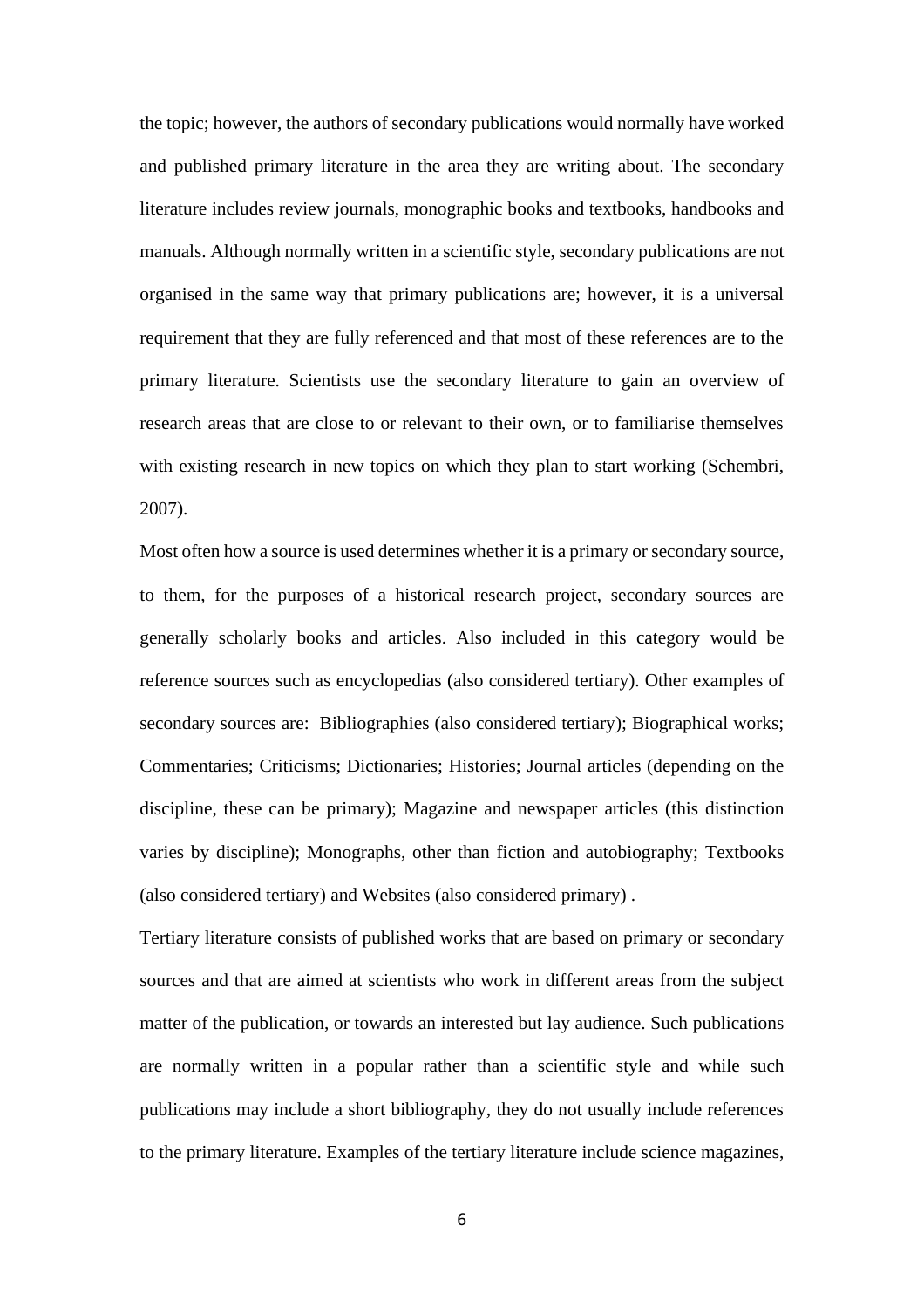newsletters, science articles in newspapers, introductory textbooks and encyclopedias (Schembri, 2007).

Tertiary sources consist of information which is a distillation and collection of primary and secondary sources, generally, tertiary sources are not considered to be acceptable material on which to base academic research (Baran and Davis, 2008). Corley, Kim and Scheufele (2011) stated that, tertiary sources are usually not credited to a particular author. They are intended only to provide an overview of what the topic includes its basic terminology, and often references for further reading. Some reference materials and textbooks are considered tertiary sources when their chief purpose is to list, summarize or simply repackage ideas or other information. Examples of tertiary sources include dictionaries and encyclopedias, Wikipedia and similar user-contributed online 'encyclopedias' and reference materials, as well as various digests (including the Reader's Digest) and schoolbooks Corley, Kim and Scheufele, 2011). In a nutshell, tertiary sources are:

- Works which list primary and secondary resources in a specific subject area
- Works, which index, organize and compile citations to, and show secondary (and sometimes primary) sources can be used.
- Materials in which the information from secondary sources has been "digested" - reformatted and condensed, to put it into a convenient, easy-to-read form. Sources, which are once removed in time from secondary sources.

What and how many of these materials should be bought and provide to the users, and how they are used, are still embarrassing questions for librarians. Although a large number of libraries keep some sort of electronic publications (mainly the formal publications on CD-ROM and online), the usage is quite different from one library to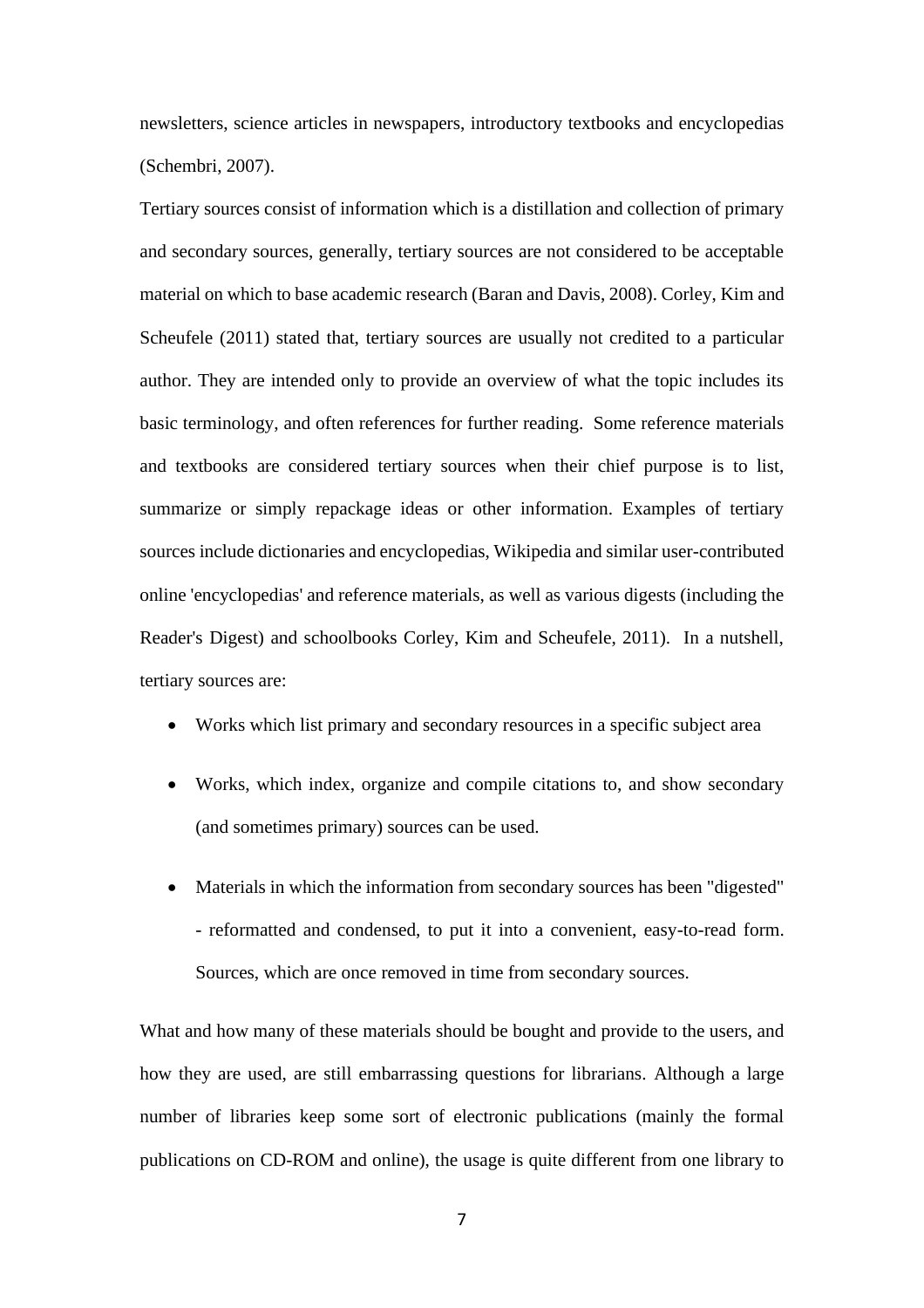another. While the hardcopy business process is mature, the rules and regularities of electronic publications in libraries are under development; many business models are on a trial basis. As a part of the effort to improve the usage of electronic publications in public libraries, Behera and Singh (2011) made an inquiry into the current status of formal electronic publications, including e-books and e-journals within the two major library groups: public and university libraries. The authors found out that, the e-book (including both the full-text contents and the hand-held readers) was well publicized in India and that of other sources including ejournals has left behind their development. The e-books experienced a detour of development; some earlier projects of book imaging were trapped in the intellectual property problem. Currently very few commercial providers of ebooks are in the market – even the biggest one can provide only a small portion of the books published every year, while many hardcopy book publishers would rather confine their electronic version service to their own homepages. On the other hand, the sources of information electronically and e-journals have been coming in a comparatively smooth way (Behera and Singh 2011).

The major challenges that we face today in this regard are: Complicated procurement and preservation system. There are a very few reliable suppliers of digital documents in India. The lack of comprehensive and up to- date selection tools for digital documents further adds to the problems of a librarian. Foreign documents and far off markets are other problems in the way of electronic collection development. Even selective Digital archive will be massive. Who is to ensure that governments, organizations or publishers will maintain these archives for centuries in future? Hardware and software needed to preserve today's documents and use them decades later may not work. The hardware used to gain access to digital information changes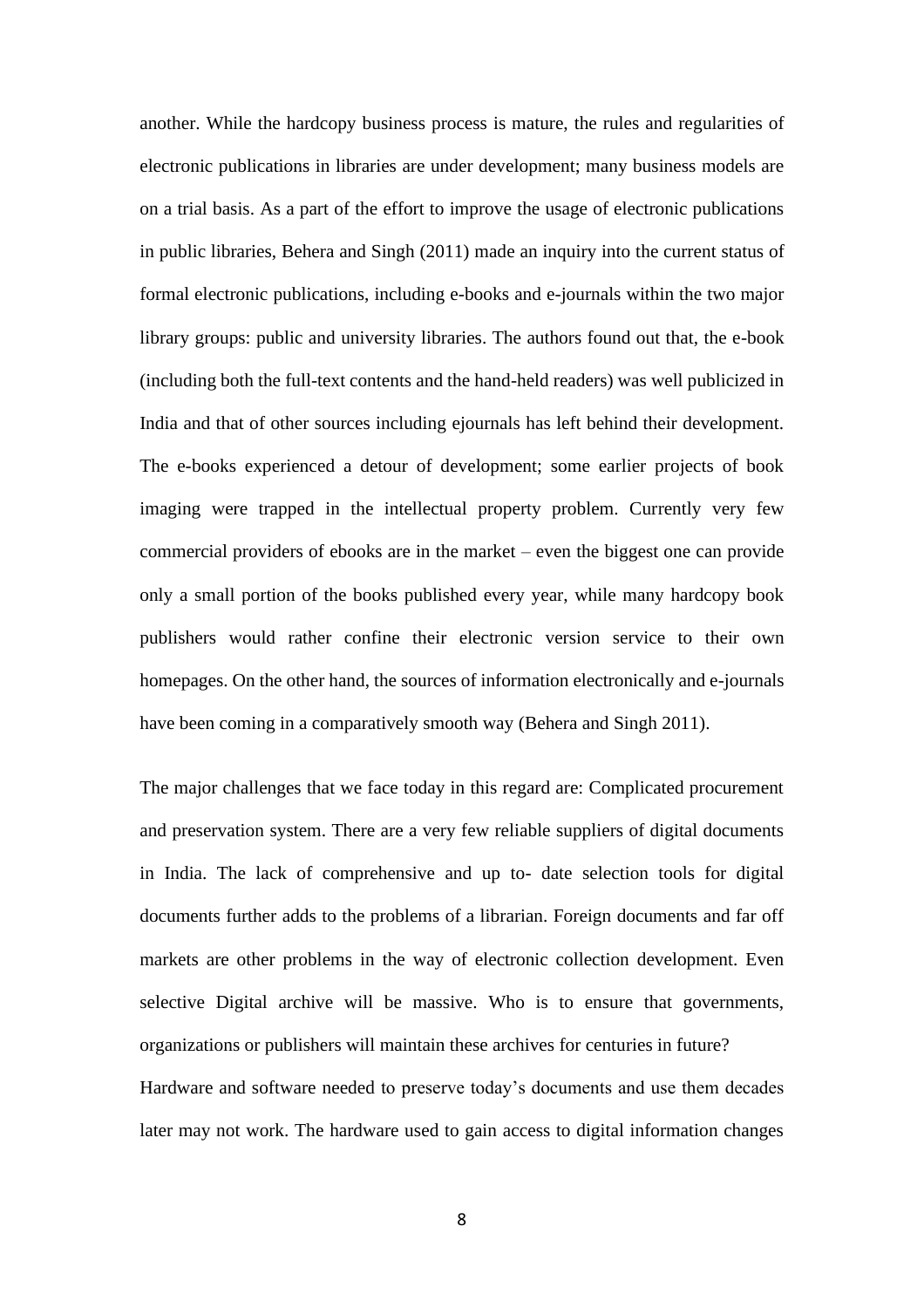radically and quite frequently. This means that preservation programmes must also involve considerations needed for access of library information in future (Okezie 2015).

#### **Methodology**

The Survey research method was adopted for the study. The population of the study consisted of the engineering lecturers in the universities in North Western Nigeria which is 471 as at July 2017. Purposive sampling technique was used to sample the population for the study. There are five (5) universities in North Western, Nigeria where engineering courses are run and these were selected purposively except Nigeria Defence Academy (NDA), because the authorities refused administration of the instrument. Therefore, four Universities were used for the study. These Universities are Ahmadu Bello University, Zaria, Kaduna State; Bayero University Kano; Kano State University of Science and Technology, Wudil, Kano State and Kebbi State University of Science and Technology, Aliero, Kebbi State. The research instrument designed for this study was a self-designed questionnaire.

#### **Results and discussions**

A total of four hundred and twenty eight (428) copies of the questionnaire were administered to engineering lecturers in Ahmadu Bello University, Zaria, Bayero University Kano, Kano State University of Science and Technology Wudil, Kano and Kebbi State University of Science and Technology, Aliero, Kebbi State out of which three hundred and forty (340) copies were filled and returned which is 79% response rate. The breakdown of the response rate is shown in Table.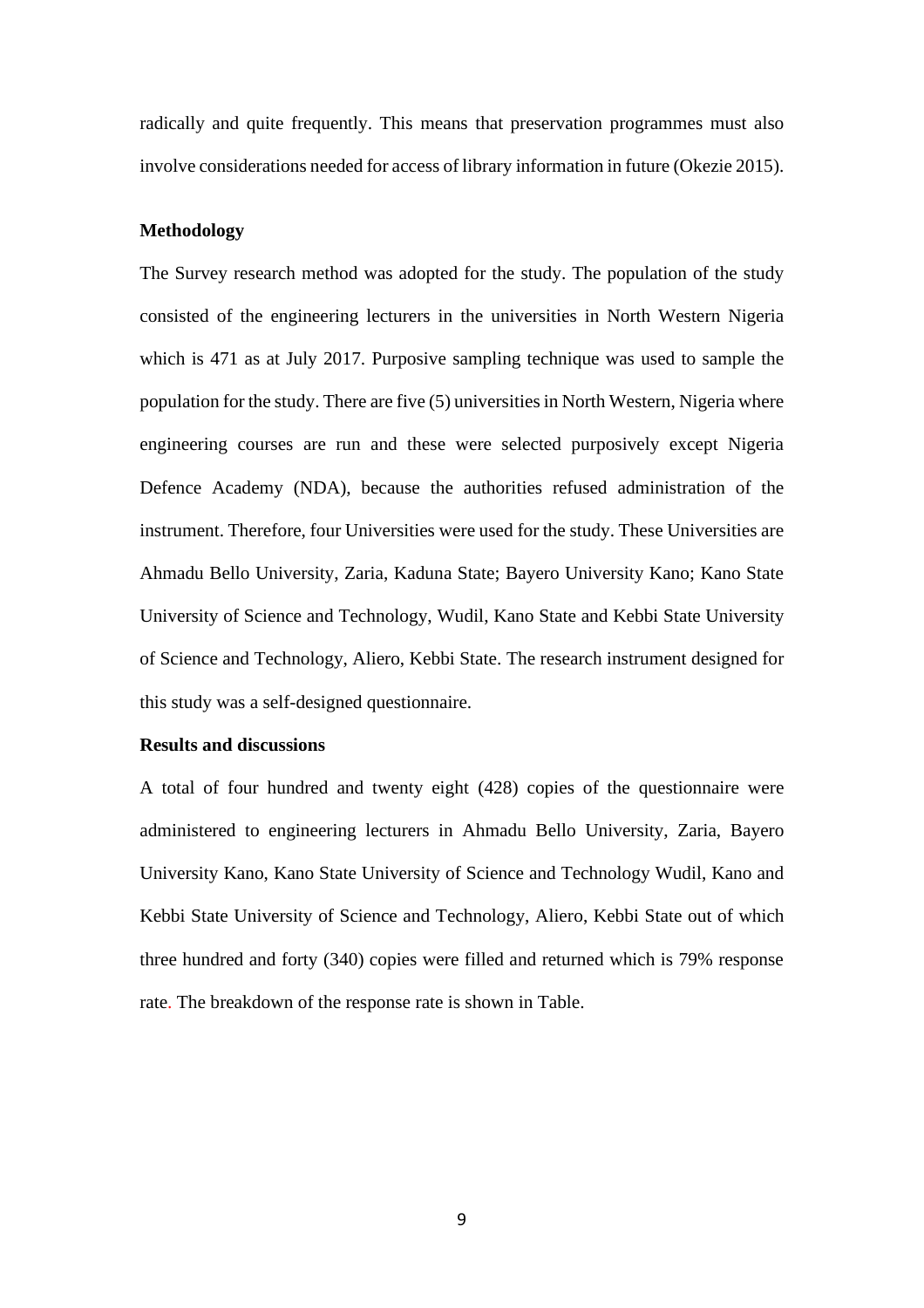| S/No           | <b>Names of University</b>                                                                                | No of<br><b>Administered</b> | No of<br><b>Returned</b> | <b>Percentages</b><br>$(\%)$ of  |  |  |
|----------------|-----------------------------------------------------------------------------------------------------------|------------------------------|--------------------------|----------------------------------|--|--|
|                |                                                                                                           | <b>Questionnaire</b>         | <b>Questionnaire</b>     | <b>Returned</b><br>Questionnaire |  |  |
|                | Ahmadu Bello University,<br>Zaria,<br>Kaduna State                                                        | 188                          | 149                      | 35                               |  |  |
| 2              | Bayero University Kano, Kano State                                                                        | 159                          | 124                      | 29                               |  |  |
| 3              | Kano State University of Science and                                                                      | 52                           | 48                       | 11                               |  |  |
| $\overline{4}$ | Technology, Wudil, Kano State<br>Kebbi State University of Science and<br>Technology, Aliero, Kebbi State | 29                           | 19                       | $\overline{4}$                   |  |  |
|                | <b>Total</b>                                                                                              | 428                          | 340                      | 79                               |  |  |

# **Table 1 Response Rate**

Table 1 reveals that 149(35%) copies of the questionnaire were retrieved from Ahmadu Bello University, Zaria, Kaduna State , 124 (29%) from Bayero University Kano, 48 (11%) from Kano University of Science and Technology Wudil, Kano and 19 (4%) from Kebbi State University of Science and Technology, Aliero, Kebbi State. A total response rate of 79% was obtained.

# **Information Needs of Engineering Lecturers**

Engineering lecturers in the studied universities were asked to indicate their

information needs. Table 3 shows the responses from the respondents.

# **Table2: Information Needs of Engineering Lecturers?**

| S/N | <b>Information Needs</b>                                    | <b>SA</b><br>4 | A<br>3 | D<br>2   | <b>SD</b> | n   | <b>FX</b> | $\overline{V}$ | <b>StD</b> |
|-----|-------------------------------------------------------------|----------------|--------|----------|-----------|-----|-----------|----------------|------------|
| 1.  | I need information for preparing my<br>lecture notes        | 282            | 58     | $\Omega$ | $\Omega$  | 340 | 1302      | 3.83           | 1.33       |
| 2.  | I need information for preparing my<br>Seminar presentation | 264            | 76     | $\theta$ | $\theta$  | 340 | 1284      | 3.78           | 1.28       |
| 3.  | I need information for my research<br>activities            | 321            | 19     | $\Omega$ | $\theta$  | 340 | 1341      | 3.94           | -1.44      |
| 4.  | I need information for personal<br>development              | 295            | 45     | $\theta$ | $\Omega$  | 340 | 1315      | 3.87           | 1.37       |
| 5.  | I need information for conducting<br>experiment             | 188            | 152    | $\Omega$ | $\theta$  | 340 | 1208      | 3.55           | - 1.05     |
| 6   | I need information for journal<br>publications              | 322            | 18     | $\Omega$ | $\theta$  | 340 | 1342      | 3.95           | 1.45       |
| 7.  | I need information for preparing for<br>workshop            | 181            | 159    | $\Omega$ | $\Omega$  | 340 | 1201      | 3.53           | 1.03       |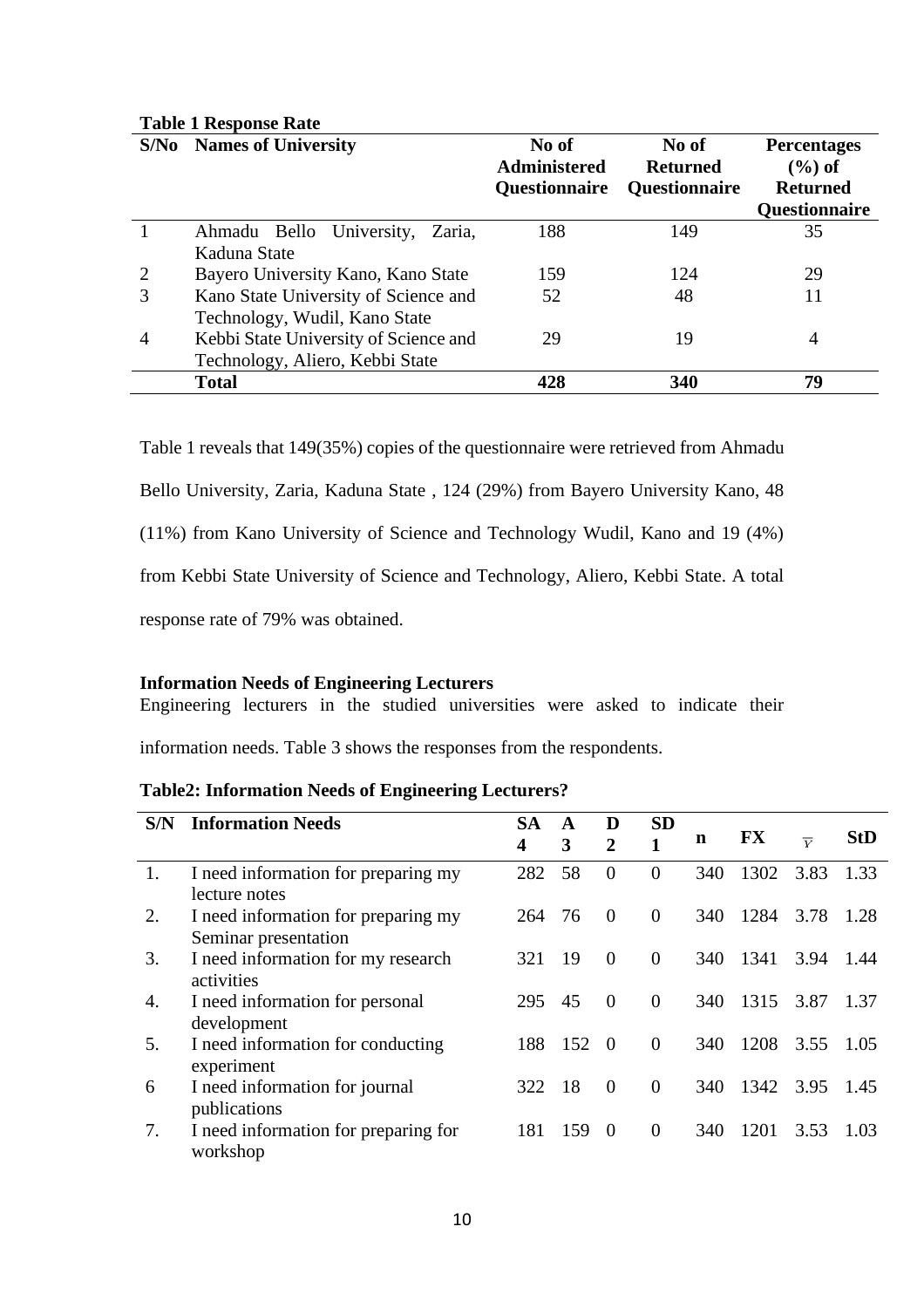|     | <b>Weighted Mean</b>                                              |     |     |          |          |     |      | 3.17 | 0.67      |
|-----|-------------------------------------------------------------------|-----|-----|----------|----------|-----|------|------|-----------|
|     | my work                                                           |     |     |          |          |     |      |      |           |
| 16. | I need information on research data for                           | 52  | 64  | 82       | 142      | 340 | 706  | 2.08 | 0.42      |
|     | research in my specialization                                     |     |     |          |          |     |      |      |           |
| 15. | I need information on new areas of                                | 115 | 87  | 102      | 36       | 340 | 961  | 2.83 | 0.33      |
|     | for research                                                      |     |     |          |          |     |      |      |           |
| 14. | I need information on funding sources                             | 88  | 62  | 83       | 107      | 340 | 811  | 2.39 | 0.11      |
|     | to publish my research findings                                   |     |     |          |          |     |      |      |           |
| 13. | conferences to attend<br>I need information on reputable journals | 155 | 110 | 48       | 27       | 340 | 1073 |      | 3.16 0.66 |
| 12. | I need information on international                               | 133 | 163 | 20       | 24       | 340 | 1085 | 3.19 | 0.69      |
|     | conferences I want to attend                                      |     |     |          |          |     |      |      |           |
| 11. | I need information on scheduled local                             | 109 | 72  | 87       | 72       | 340 | 898  | 2.64 | 0.14      |
|     | equipment                                                         |     |     |          |          |     |      |      |           |
| 10. | development of Nigeria<br>I need information on new scientific    | 312 | 28  | $\theta$ | $\theta$ | 340 | 1332 | 3.92 | 1.42      |
| 9.  | I need information on the economic                                | 46  | 29  | 142      | 123      | 340 | 678  | 1.99 | 0.51      |
|     | landscape of the country                                          |     |     |          |          |     |      |      |           |
| 8.  | I need information on the political                               | 58  | 36  | 112      | 134      | 340 | 698  | 2.05 | 0.45      |
|     |                                                                   |     |     |          |          |     |      |      |           |

Table2 reveals that twelve (12) items have a mean score higher than the criterion mean of 2.50 on a four-point scale. They are; item 1: I need information for preparing my lecture notes( $\overline{X}$ =3.83, StD=1.33) item 2: I need information for preparing my Seminar presentation( $\overline{X}$ =3.78, StD=1.28), item 3: I need information for my research activities(  $\overline{X}$ =3.94, StD=1.44), item 4: I need information for personal development( $\overline{X}$ =3.87, StD=1.37), item 5: I need information for conducting experiment( $\overline{X}$ =3.55, StD=1.05), item 6: I need information for journal publications( $\overline{X}$ =3.95, StD=1.45), item 7: I need information for preparing for workshop( $\overline{X}$ =3.63, StD=1.03), item 10: I need information on new scientific equipment( $\overline{X}$ =3.92, StD=1.42), item 11: I need information on scheduled local conferences you want to attend( $\overline{X}$ =2.64, StD=0.14), item 12: I need information on international conferences to attend( $\bar{X}$ =3.19, StD=0.69), item 13: I need information on reputable journals to publish your research findings( $\overline{X}$ =3.16, StD=0.66) and item 15: I need information on new areas of research in your specialization( $\overline{X}$ =2.83, StD=0.33). Four (4) items have a mean score below the criterion mean, these are item 8: I need information on the political landscape of the country( $\overline{X}$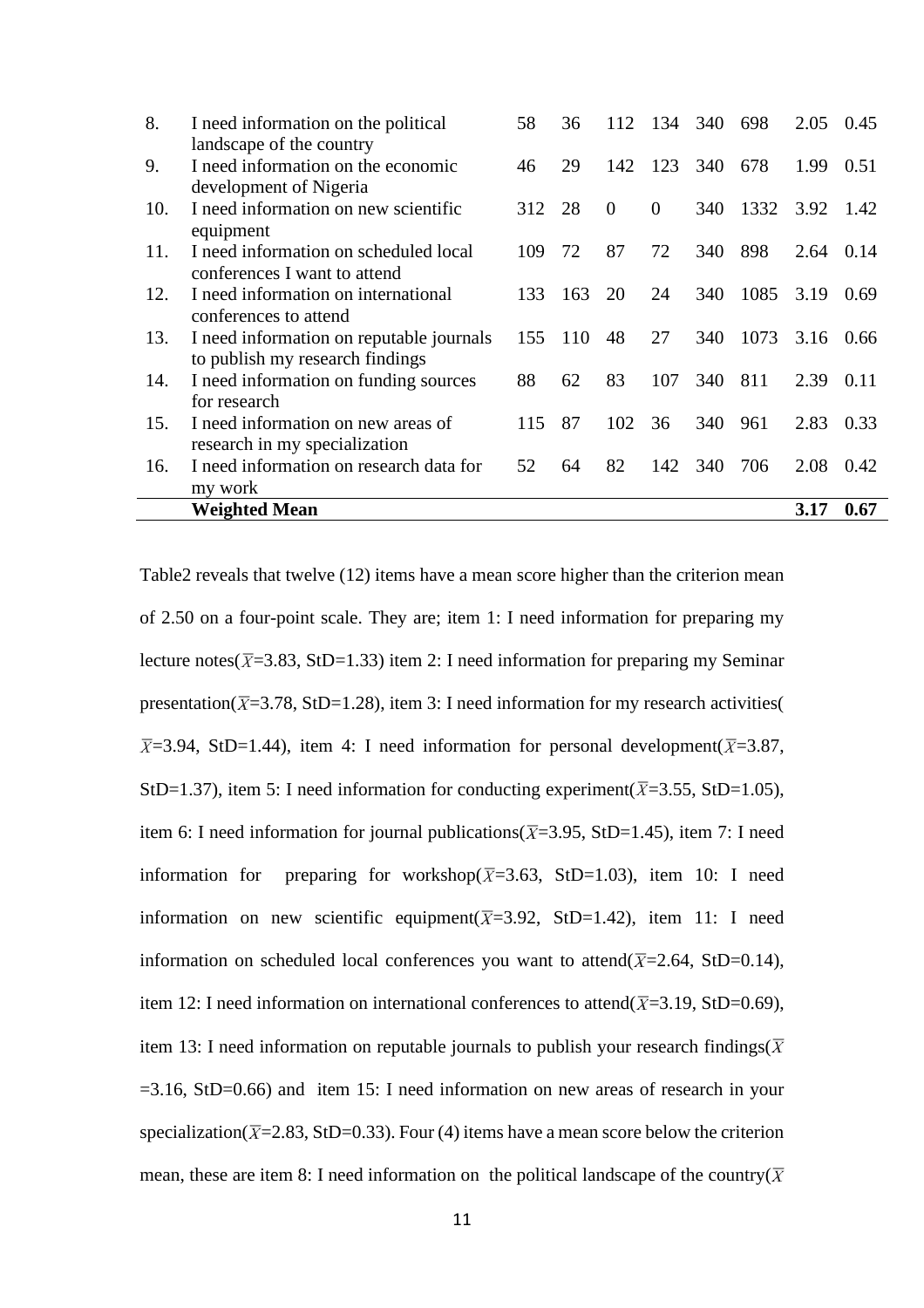=2.05, StD=0.45), item 9: I need information on the economic development of Nigeria(  $\overline{X}$ =1.99, StD=0.51), item 14: I need information on funding sources for research( $\overline{X}$  $=2.39$ , StD $=0.11$ ) and item 16: You need information on research data for your work(  $\overline{X}$ =2.08, StD=0.42). A sectional mean of 3.17 was obtained.

# **Preferred Information Sources among Engineering Lecturers in Universities**

# **Studied**

Engineering lecturers in the studied universities were asked to indicate the information sources they prefer using when searching for information. Table 4 reveals the responses from the respondents.

| <b>Table3: Preferred Information Sources Among Engineering Lecturers</b> |  |  |  |
|--------------------------------------------------------------------------|--|--|--|
|--------------------------------------------------------------------------|--|--|--|

| S/N | <b>of</b><br><b>Preferred</b><br><b>Sources</b> | <b>SA</b> | A   | D              | <b>SD</b>        |     | <b>FX</b> | $\overline{X}$ |            |
|-----|-------------------------------------------------|-----------|-----|----------------|------------------|-----|-----------|----------------|------------|
|     | <b>Information</b>                              | 4         | 3   | $\overline{2}$ | 1                | n   |           |                | <b>StD</b> |
| 1.  | Patents                                         | 41        | 75  | 124            | 100              | 340 | 737       | 2.17           | 0.33       |
| 2.  | Engineering standards and codes                 | 114       | 102 | 56             | 68               | 340 | 942       | 2.77           | 0.27       |
|     |                                                 |           |     |                |                  |     |           |                |            |
| 3.  | Journal articles                                | 184       | 155 | 1              | $\theta$         | 340 | 1203      | 3.54           | 1.04       |
| 4.  | Theses and dissertations                        | 145       | 187 | 6              | $\overline{2}$   | 340 | 1155      | 3.40           | 0.90       |
| 5.  | <b>Social Networking Sites</b>                  | 133       | 146 | 40             | 21               | 340 | 1071      | 3.15           | 0.65       |
| 6   | <b>Blogs</b>                                    | 165       | 95  | 43             | 37               | 340 | 1068      | 3.14           | 0.64       |
| 7.  | Webinar                                         | 43        | 38  | 103            | 156              | 340 | 648       | 1.91           | 0.59       |
| 8.  | Proceedings of conference                       | 165       | 126 | 29             | 20               | 340 | 1116      | 3.28           | 0.78       |
| 9.  | Meetings                                        | 27        | 39  | 144            | 130              | 340 | 643       | 1.89           | 0.61       |
| 10. | Symposia                                        | 87        | 65  | 128            | 60               | 340 | 859       | 2.53           | 0.03       |
| 11. | Annual report                                   | 52        | 77  | 132            | 79               | 340 | 782       | 2.30           | 0.20       |
| 12. | Internet                                        | 224       | 116 | $\theta$       | $\boldsymbol{0}$ | 340 | 1244      | 3.66           | 1.16       |
| 13. | Email communication                             | 85        | 116 | 74             | 65               | 340 | 901       | 2.65           | 0.15       |
| 14. | Telephone                                       | 128       | 165 | 34             | 13               | 340 | 1088      | 3.20           | 0.70       |
| 15. | Television programmes                           | 26        | 38  | 123            | 153              | 340 | 617       | 1.81           | 0.69       |
| 16. | Audio recordings                                | 38        | 51  | 96             | 155              | 340 | 652       | 1.92           | 0.58       |
| 17. | Professional journals                           | 217       | 123 | $\overline{0}$ | $\overline{0}$   | 340 | 1237      | 3.64           | 1.14       |
| 18. | Journals comparison                             | 142       | 128 | 43             | 27               | 340 | 1065      | 3.13           | 0.63       |
| 19. | <b>Technical reports</b>                        | 197       | 121 | 15             | 7                | 340 | 1188      | 3.49           | 0.99       |
| 20. | Photographs                                     | 94        | 164 | 55             | 27               | 340 | 1005      | 2.96           | 0.46       |
|     | <b>Weighted Mean</b>                            |           |     |                |                  |     |           | 2.83           | 0.33       |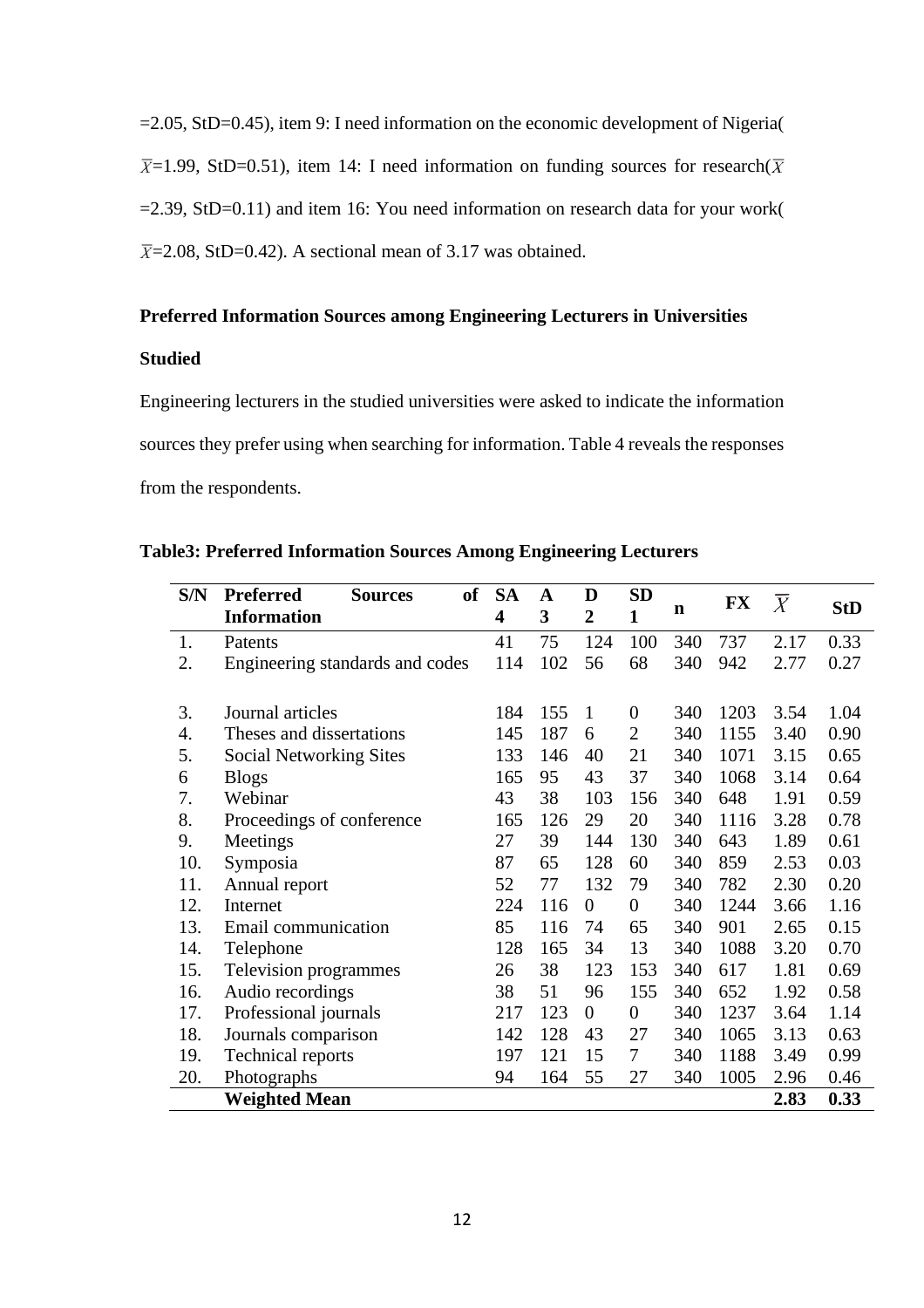| Table3 reveals that out of the twenty items examined, fourteen (14) items have a mean                              |
|--------------------------------------------------------------------------------------------------------------------|
| score higher than the criterion mean of 2.50 on a four-point scale. They are; item 2:                              |
| Engineering standards and codes( $\overline{X}$ =2.77, StD=0.27) item 3: Journal Articles ( $\overline{X}$ =3.40,  |
| StD=0.90), item 5 Social Networking Sites ( $\overline{X}$ =3.15, StD=0.65), item 6: Blogs ( $\overline{X}$ =3.14, |
| StD=0.64), item 8: Proceedings of Conferences $(\overline{X}=3.28, StD=0.78)$ , item 10:                           |
| Symposia ( $\bar{X}$ =2.65, StD=0.15), item 12: Internet ( $\bar{X}$ =3.66, StD=1.16), item 13: Email              |
| Communication ( $\bar{X}$ =2.65, StD=0.15), item 14: Telephone ( $\bar{X}$ =3.20, StD=0.70), item                  |
| 17: Professional Journals ( $\overline{X}$ =3.64, StD=1.14), item 18: Journal Comparison ( $\overline{X}$ =3.13,   |
| StD=0.63), item 19: Technical Reports ( $\overline{X}$ =3.49, StD=0.99) and item 20: Photographs                   |
| $(\overline{X}=2.96, \text{StD}=0.46)$ . This reveals that these information sources were mostly used by           |
| engineering lecturers in the studied universities while the other six (6) items have a                             |
| mean score lower than the criterion mean of 2.50 on a four-point scale. They are item                              |
| 1: Patents ( $\overline{X}$ =2.17, StD=0.33), item 7: Webinars ( $\overline{X}$ =1.19, StD=0.59), item 9: Meetings |
| $(\overline{X}=1.89,$ StD=0.61) item 11: Annual Reports ( $\overline{X}=2.30$ , StD=0.20) item 15: Television      |
| programmes ( $\overline{X}$ =1.81, StD=0.69) and item 16: Audio Recordings ( $\overline{X}$ =1.92, StD=0.58).      |
| Challenges Faced by the Library Management on Collection<br>Table 4.12                                             |
| Development in Federal Colleges of Agriculture Libraries in Northern Nigeria                                       |

|  |  |  | <b>Table4: Challenges of Information Communication</b> |
|--|--|--|--------------------------------------------------------|
|--|--|--|--------------------------------------------------------|

| S/N | <b>Challenges of Information</b>                                                               |           |         |                 |           |             |      |                  |        |
|-----|------------------------------------------------------------------------------------------------|-----------|---------|-----------------|-----------|-------------|------|------------------|--------|
|     | <b>Communication</b>                                                                           | <b>SA</b> | A       | D               | <b>SD</b> | $\mathbf n$ | FX   | $\boldsymbol{V}$ | StD    |
|     |                                                                                                | 4         | 3       | $\mathcal{D}$   | 1         |             |      |                  |        |
|     | Insufficient funds affect the<br>regular provision and use of<br>preferred information sources | 92        | 72      | 81              | 95        | 340         | 841  | 2.47             | 0.03   |
| 2.  | Inadequate funding for the<br>provision of preferred<br>information sources.                   |           | 125 137 | 34              | 44        | 340         | 1023 | 3.01             | (0.51) |
| 3.  | Low Internet bandwidth to use 165 139<br>the preferred information<br>sources                  |           |         | $\overline{13}$ | 23        | 340         | 1126 | 3.31             | 0.81   |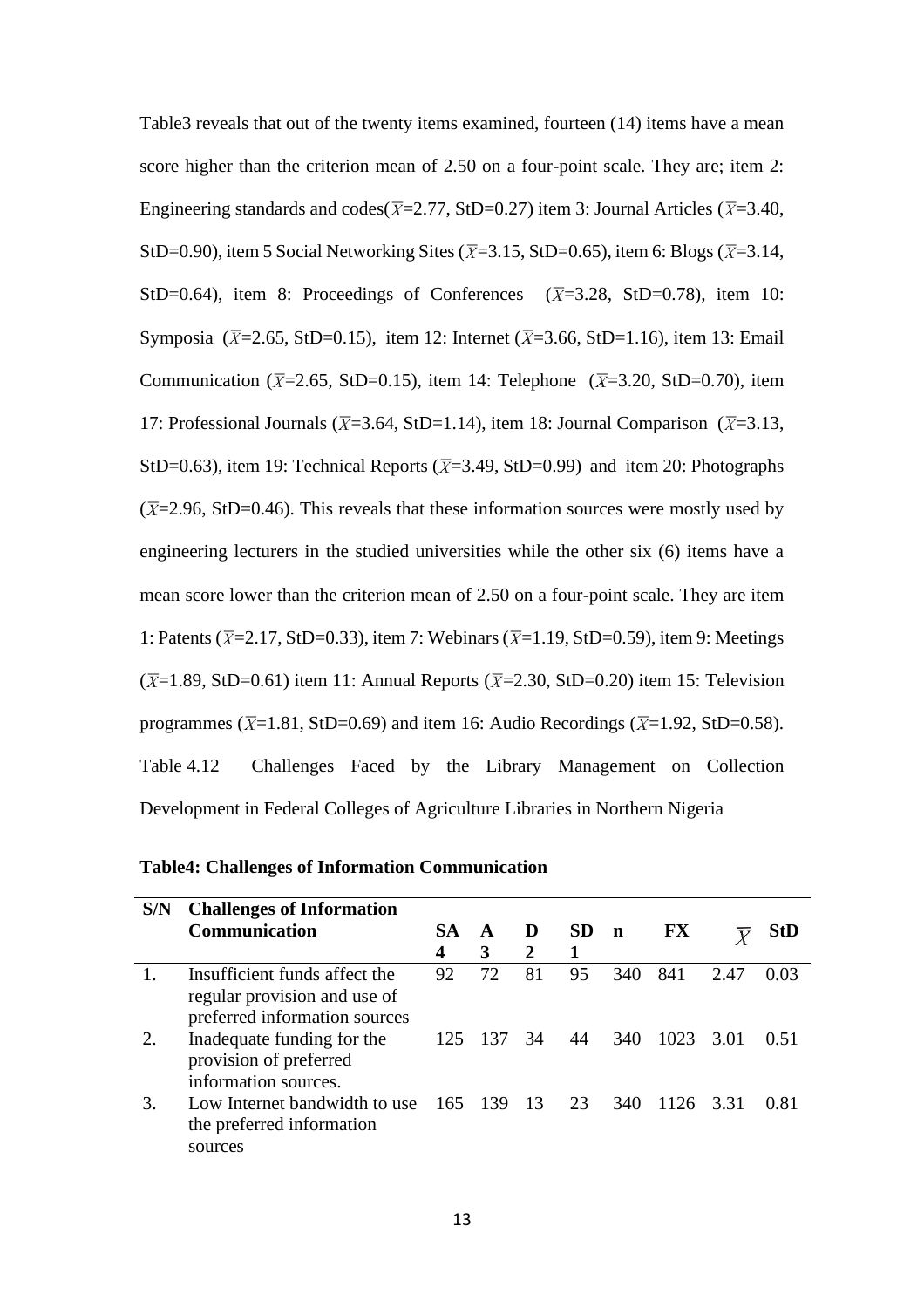| 4. | Delay in delivery of hard copy 51 65 132 92 340 755 2.22<br>of preferred information |  |  |                                  |      | 0.28 |
|----|--------------------------------------------------------------------------------------|--|--|----------------------------------|------|------|
|    | sources                                                                              |  |  |                                  |      |      |
| 5. | High cost of printed preferred 136 158 32 14 340 1096 3.22 0.72                      |  |  |                                  |      |      |
|    | information sources                                                                  |  |  |                                  |      |      |
| 6. | Lack of subscription to                                                              |  |  | 169 132 23 16 340 1134 3.34 0.84 |      |      |
|    | engineering databases                                                                |  |  |                                  |      |      |
|    | <b>Weighted Mean</b>                                                                 |  |  |                                  | 2.93 | 0.43 |

Table4 revealed that some items had a mean score higher than the criterion mean of 2.50. They are item 2: Inadequate funding for the provision of preferred information sources ( $\overline{X}$ =3.01, StD = 0.51), item 3: Low Internet bandwidth to use the preferred information sources ( $\overline{X}$ =3.31, StD = 0.81), item 5: High cost of printed preferred information sources ( $\overline{X}$ =3.22, StD = 0.72) and item 6: Lack of subscription to engineering databases ( $\overline{X}$ =3.34,StD = 0.84) indicating they were major challenges of information communication among engineering lecturers. Item 1: Insufficient funds affect the regular provision and use of preferred information sources ( $\overline{X}$  = 2.47, StD = 0.03), Item 4: Delay in delivery of hard copy of preferred information sources ( $\overline{X}$ =2.22,  $StD = 0.28$ ) were not major challenges of provision and use of preferred sources of information among engineering lecturers in the studied universities.

# **Conclusion**

Based on the findings of the study, it could be concluded that engineering lecturers in North Western Nigeria needed information majority for teaching, research activities and community development. Engineering standards and codes, journal articles, theses and dissertations, blogs, proceedings of conferences, symposia, Internet, email communication, telephone, journal comparisons, technical reports and photographs were preferred sources of information by engineering lecturers in North Western Nigeria.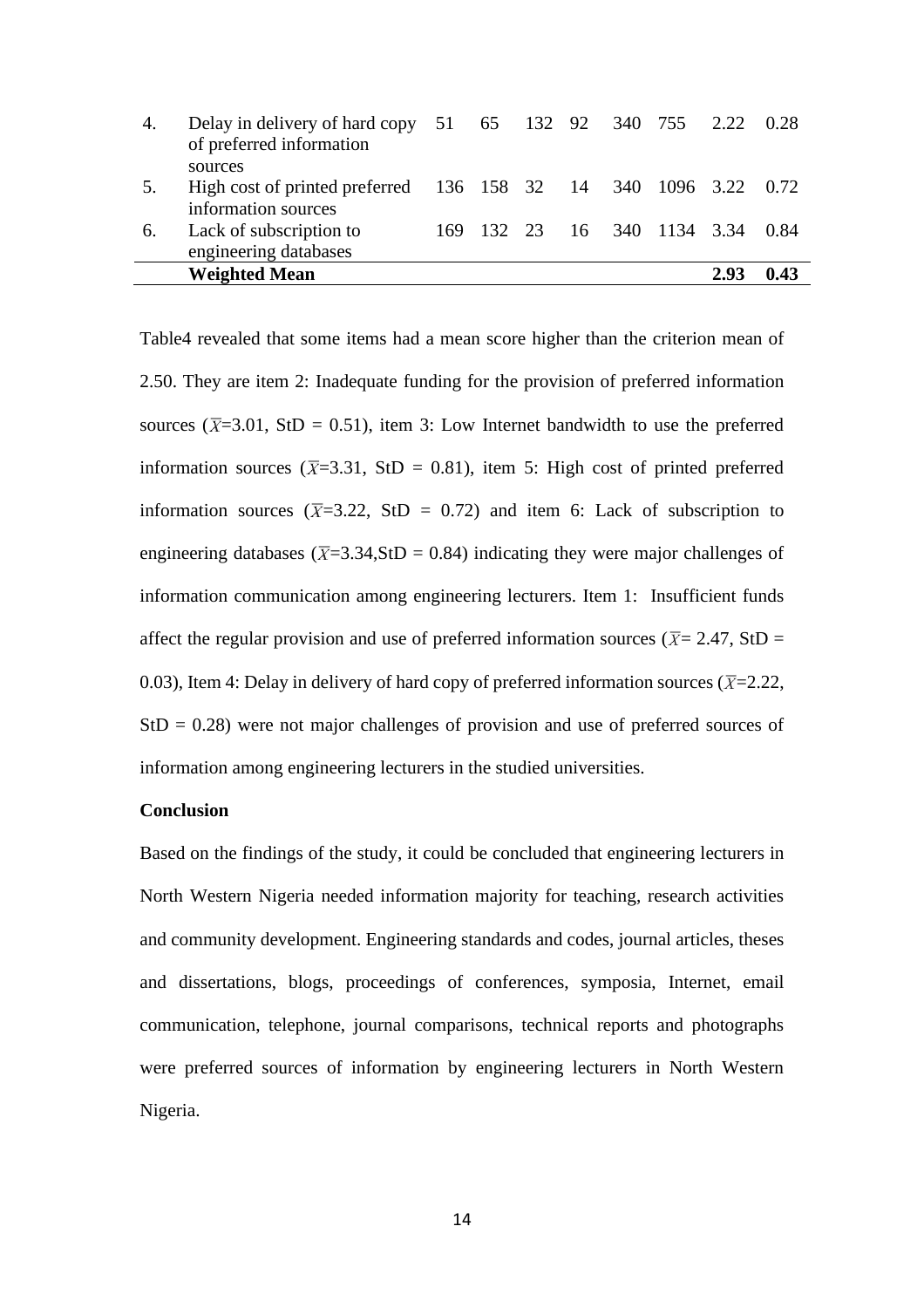Inadequate funding for the provision of preferred information sources, Low Internet bandwidth to use the preferred information sources, and High cost of printed preferred information sources and lack of subscription to engineering databases were the challenges facing information provision and used preferred sources of information among others.